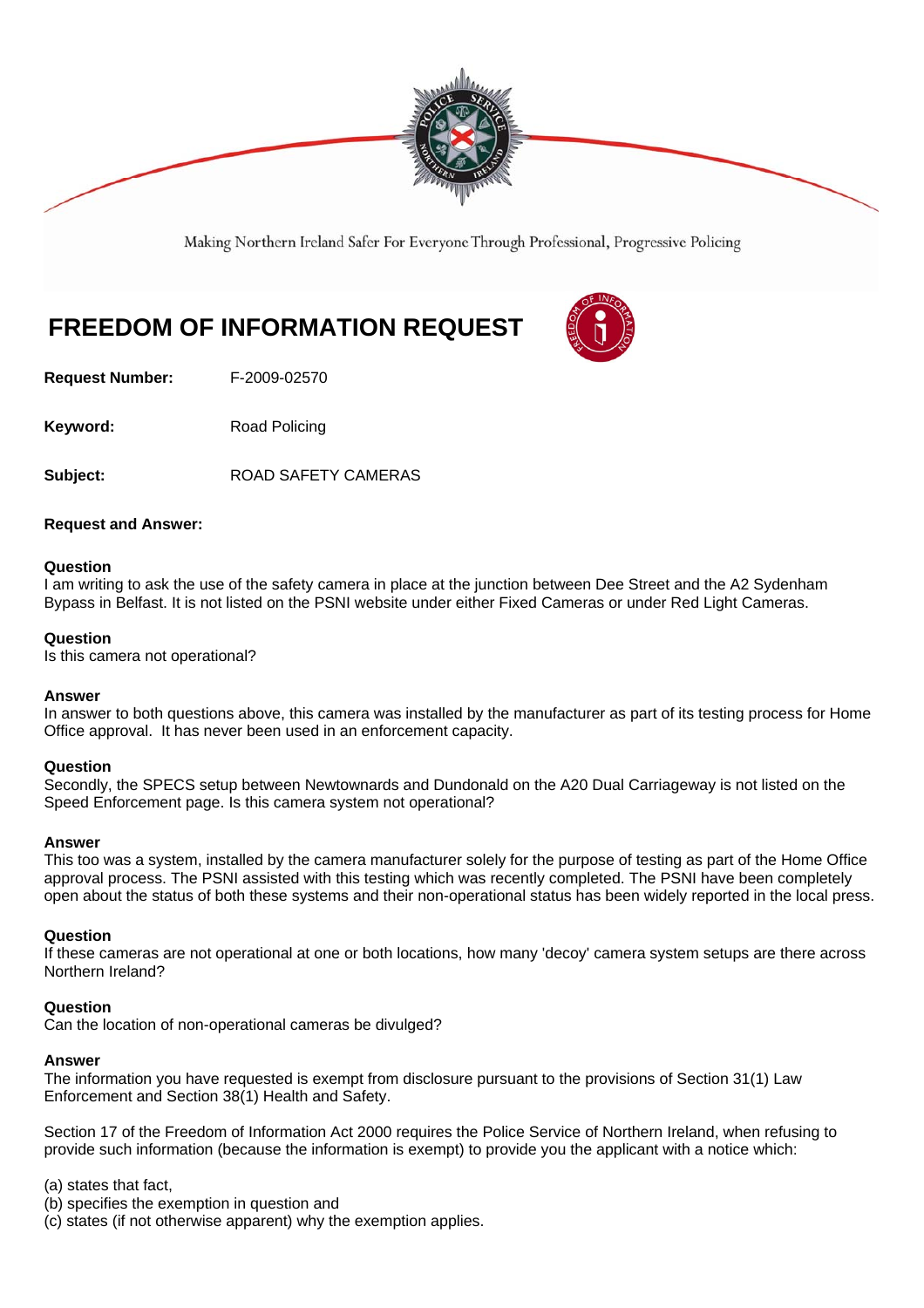The exemption/s, as well as the factors the Department considered when deciding where the public interest lies, are listed below:

Sections 31 and 38 are Prejudiced based exemptions and this means it is the Public Authority's responsibility to evidence the harm.

The above exemptions are qualified exemptions and therefore a Public Interest Test must also be carried out.

# **HARM TEST**

Any information released to the public that may reduce the effectiveness of any speed enforcement equipment, therefore leading to higher speeds on the road, will in turn increase the likelihood of death or injury on the road.

To provide the public with information as to whether some of the cameras are live or not could potentially make enforcement of speed limits more difficult for police.

Cameras are located at sites that have a history of significant casualties caused by excess speed. The effectiveness of any system relies on a perception that all cameras are active all the time, where in fact a proportion at any one time may contain dummy cameras or cameras which may not be working for a short period for technical reasons. This perception allows police to keep traffic speeds lower and conserve enforcement resources. It could be argued that the release of information about cameras being operational or non - operational would ensure motorists adhere to the speed limits as they would know if the risk of being captured is high. However, individuals could become complacent at other camera site locations and not adhere to the speed limitations for those sites as they would feel that the chances of being captured are relatively low.

The lack of adherence to the speed limit would raise the chances of a road traffic incident occurring. An incident could potentially involve serious injury being received by an individual or even a fatality.

There is additionally evidence that specific disclosure of such site-specific data, can even lead to offences, thus putting the public at additional risk. It should be noted that disclosure under FOI is by law a public disclosure and not simply to the individual applicant. For example after disclosure to a national FOI request an article appeared in the News of the World on 30th September 2007 entitled 'Gatstonehenge' in which locations and incorrect figures of revenue accumulated by certain sights were printed. On the following night - 1st October 2007 - a camera situated at Devils Batch on the A303 was attacked and set on fire. The camera housing pole and camera were all destroyed in the fire and replacements cost £42,060.This particular camera is 15 plus miles from Stonehenge but is located in remote countryside and has been the subject of this type of attack on three occasions since 2004.

# **PUBLIC INTEREST TEST**

# **Considerations Favouring Disclosure**

## **Accountability**

When information disclosed relates directly to the efficiency and effectiveness of the service or its officers it is generally of benefit to the community. The PSNI has invested in safety camera systems with the aim of reducing death and serious injury. The public have a genuine interest in how the organisation is addressing this serious issue and how public money is spent. This would reassure the public that the service are tackling the issue of road safety.

## **Public Awareness and Debate**

Where release of information would contribute to the quality and accuracy of public debate. In this case, an awareness that the service have resources and equipment available to them to tackle road safety issues may assist in a more informed and accurate public debate. It is in the public interest to disclose this information to counter rumour and speculation as to whether all of the cameras are live or not and therefore empower the public to enter into more accurate and informed debate on the subject.

## **Considerations Favouring Non-Disclosure**

## **Efficient and Effective Conduct of the Service**

If information were to be released as to whether or not all of the cameras are live, the deterrent and enforcement values of the system may be lost, thus resulting in a potentially more difficult task for police to enforce the speed limit. If a release in response to this request were to be compared with retention of similar information by the PSNI in relation to a different scheme, or by another Police Service, a comparison could result in a reasonable conclusion being reached by the public, which would amount to a disclosure, and would therefore make the work of the police in another area more difficult.

Where current or future law enforcement of the service may be compromised by the release of information. In this case, for the reasons outlined in the evidenced harm, the effectiveness of current and future strategies to combat road safety